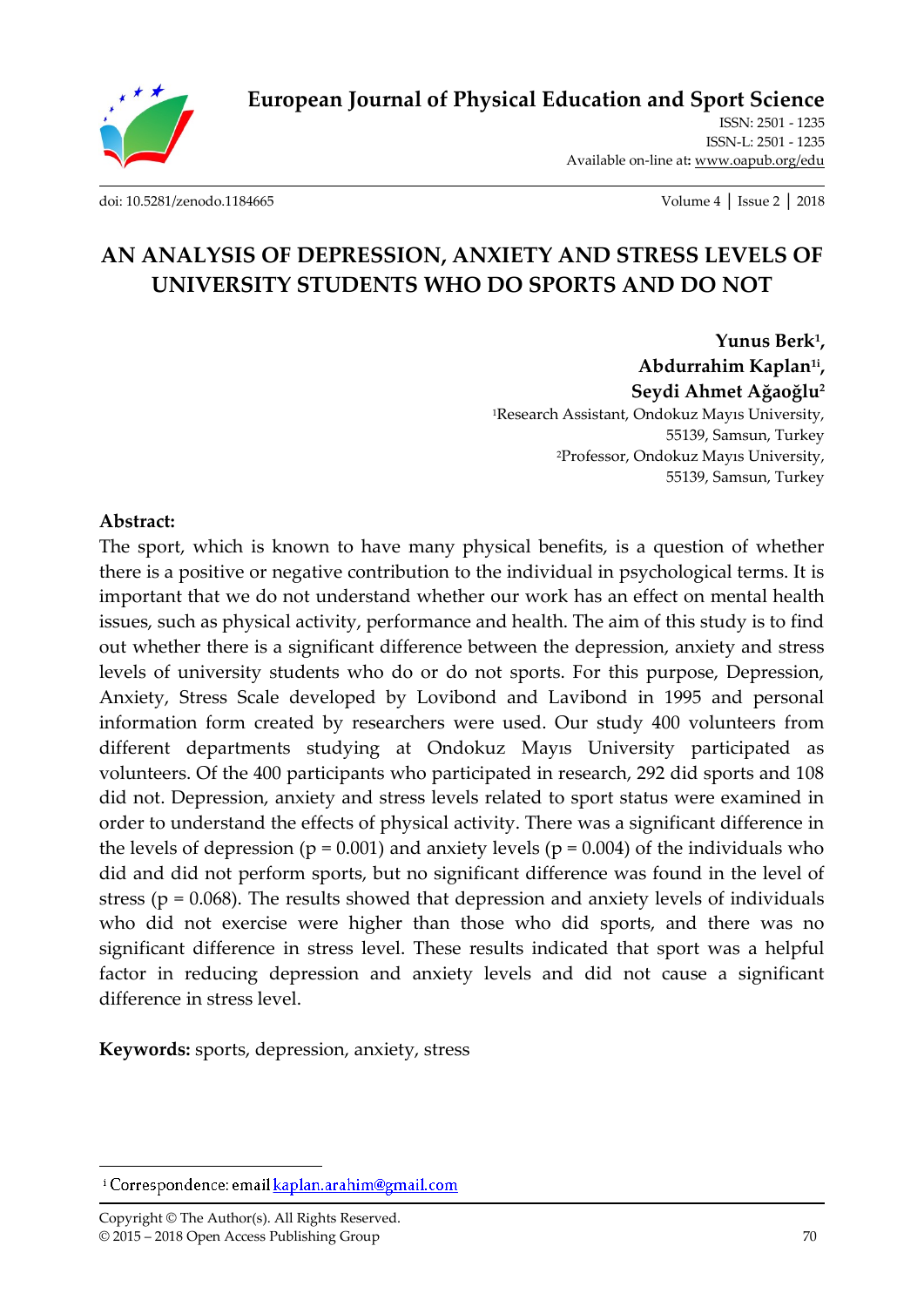## **1. Introduction**

In today's changing and developing world, people live faster and more intensely. With the contribution of technology, people can do whatever they want. Although this seems to be advantageous at first glance, it can negatively affect the individual in the future. Thanks to technological possibilities, people are constantly occupied and can not use this time in a quality way even if they can not afford to spend their time in their social lives. This situation causes the individual to ignore his / her mental needs by preventing him / her from spending time to himself / herself. People should always devote time to themselves during the day otherwise, psychological problems will be inevitable. The individual who devotes time to himself will want to eliminate his psychological needs as well as physical needs. The individual who is in social life will be more physically active and the level of interaction with external factors will be higher. Everyone wants to be healthy but sometimes they can not do what they need to do and sometimes they do not realize they are in a bad situation. The desire to be healthy and to be healthy constitutes one of the most basic goals and goals of mankind (Zorba, 2006). In this direction, the individual should pay attention to the level of activity, diet and sleep patterns. By doing healthy eating and physical activity, one can gain a positive spiritual structure and an optimistic look at life as well as physical health. Because there is a mutual interaction between the body and the spiritual structure (Günes, 1998). In this context, doing sports will enable the individual to live more active and qualified lives by incorporating into life. Effects of regular physical activity;

- Exercise times are self-allocated time periods and increase tolerance to life,
- Feeling good and happiness,
- It is influential in the position of individuals within the society because of their effects on the protection of body weight,
- Due to the positive effects on the healthy muscles, bones and joints, the number of confident, confident individuals increases with the improvement of body flatness and awareness,
- Develop interpersonal communication skills,
- Develops the ability to think positively and cope with stress,
- Increase social cohesion and acceptance for individuals of all ages (İnternet, 2009).

 If the individual is not doing sports and the level of activity is low, some physical problems will be inevitable. It is most likely to be psychologically affected by these physical problems. An individual with low physical activity and not doing sports chooses a weak life in terms of social interaction and invites psychological problems that depress the quality of life of the individual such as depression, anxiety and stress. These psychological disturbances will adversely affect the individual's productivity and happiness. When we look at the definition of depression; (Özturk, 1994), as a syndrome that includes statements such as slowing and stagnation, invalidity, smallness, weakness, reluctance, pessimism, feelings and thoughts and slowing down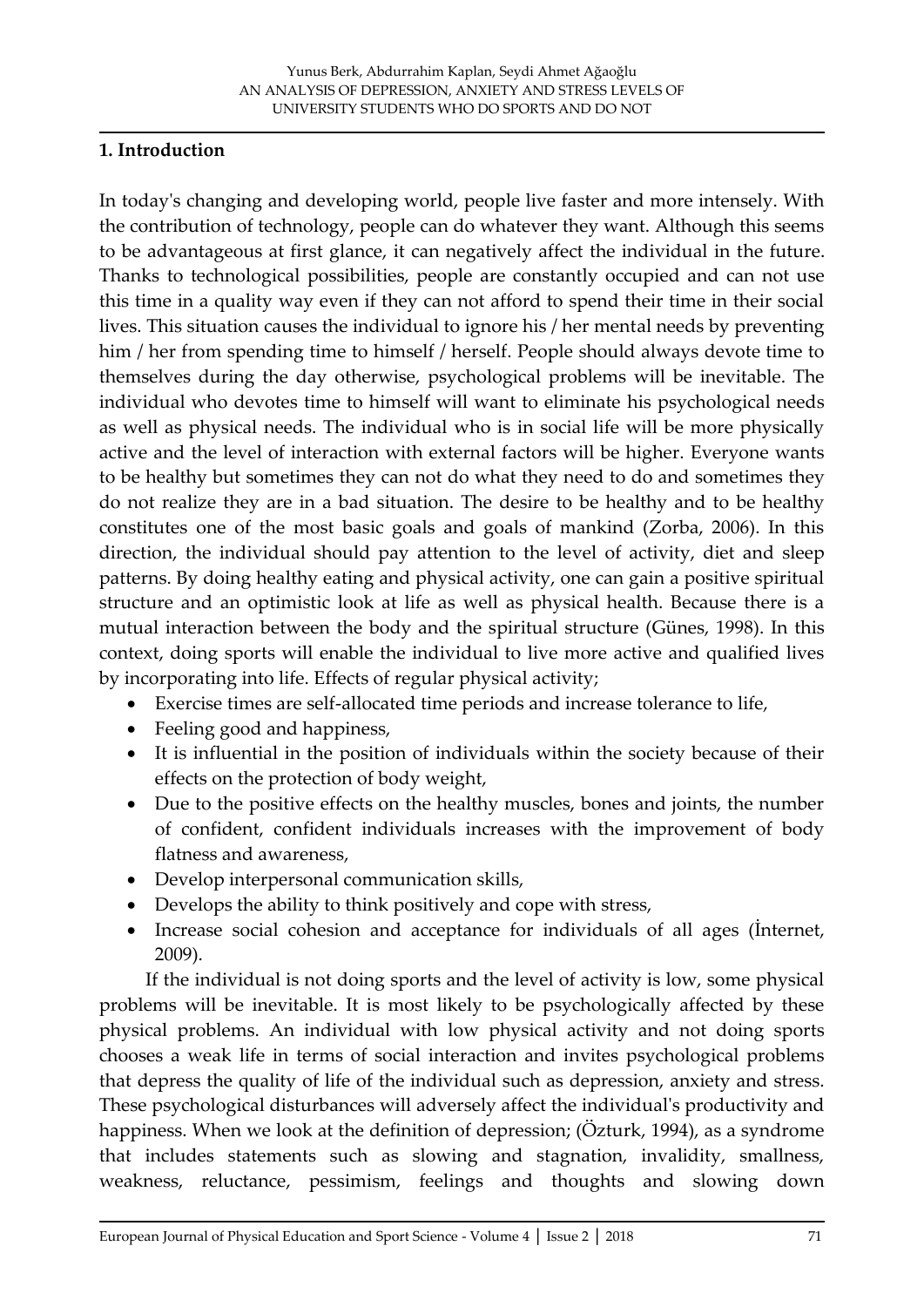physiological functions in a deeply sad emotional state. As it is understood from the definition, physical activity inadequacy is directly related to depression process.

 Screening studies on the athletes can identify risk groups with high levels of loneliness and depression and low quality of life. In the result of the findings obtained from this way; it may be suggested that guidance should be provided to determine the problems encountered by the athletes and to provide guidance on how to get the most out of psychological support if necessary (Ünver et al., 2015). The choice of the individual to lead to inactive life leads to mental negative consequences, one of which is anxiety. Anxiety; Internal stress can be expressed in words such as anxiety. It is a common feeling that is experienced in all humans from time to time and is a biological protection system of the organism. When a potentially dangerous situation is detected, it allows the person to avoid dangerous situations, to take necessary precautions against them, to resist them, or to develop compliance behavior and thus to maintain the life in a healthy manner (Işık and Uzbay, 2008; Mayda et al., 2017; Bostanci, 2014).

 Another psychological problem that can be experienced in the inadequacy of physical activity is stress. Stress; A sign of danger for the health and well-being of our people, sliced from the word "estrica" in Latin, expresses the unequivocal physiological and psychological reaction to events that are perceived as a warning and thus treated inadequately (Erdoğan et al., 2009). According to another definition, stress; is a situation that occurs when the organism's physical and mental borders are threatened and forced. Stress has important effects on the physical and psychological well-being of people. Research has revealed that stressful substance use, suicide, depression, heart diseases and weakening of the immune system cause important psychological and physical disturbances (Greenbarg et al., 1990). When we deal with stress in this way, we see that psychological problems as well as physical consequences affect people's health. The physical activity will have positive psychological consequences over time. At the beginning of these is self-reliance. Physically vigorous and high performance will increase respect for the individual and prevent isolation from the outside world. Negative consequences will also arise if you do not do sport as well as positive results. Basically, physical deterioration will occur at the low level of activity. The person with low activity level with the advancing age will face various physical diseases. These physical illnesses will also lead to psychological deterioration. People can manifest themselves psychologically and physically. These two elements can not be distinguished from one another, the psychological and physiological state of well-being should be considered as a whole. We can only say that a person who has no psychological and physiological problems is healthy. The World Health Organization (WHO) defines health as "*health, not just from diseases and microorganisms, but from physical, spiritual and social well-being as a whole*" (Özer, 2006).

Exercise for a healthy life should be part of people's daily life and lifestyle. Exercise and physical activity help to achieve better physical and mental health, increase quality of life and prolong life (Şahin, 2002). Regular physical activity is important for the healthy growth and development of children and young people as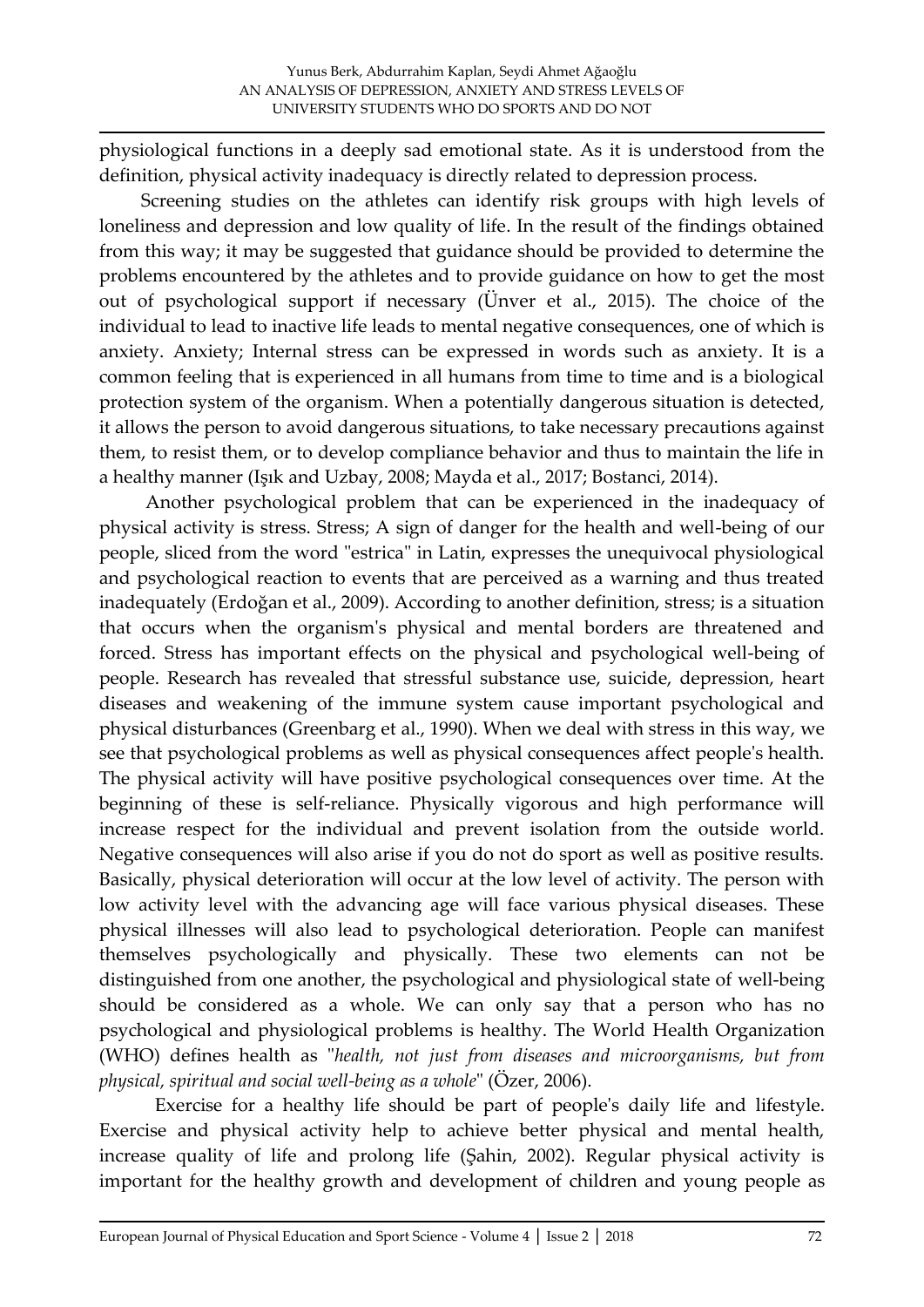well as for the elimination of unwanted bad habits, for the protection of adults from various chronic diseases or for the treatment of these diseases or for the cure of these diseases and for the elderly to provide an active aging period, can make differences (Baltacı, 2008).

### **2. Material and Method**

400 people participated voluntarily in Ondokuz Mayıs University (206 Yaşar Doğu Sport Science Faculity, 194 other departments). "Demographic Information Form" created by researchers in the study and "Depression, Anxiety, Stress Scale" developed by Lovibond and Lovibond in 1995 were used. The reliability and validity of the scale, in Turkey by Ahmet Akin Sakarya University Education Sciences Department and Bayram Ali Cetin was calculated in 2007. Akin and Çetin found that Cronbach Alpha internal consistency coefficient of Depression, Anxiety and Stress Scale was 0.89, while Cronbach Alpha internal consistency coefficient was 0.90 for anxiety subscale and 0.92 for stress depression subscale. The Cronbach Alpha internal consistency coefficient for the size was found to be 0.92 (Akın and Çetin, 2007). The "Depression Anxiety Stress Scale" developed by Lovibond and Lovibond (1995), consists of 42 items. Scale 0 has no rating, 1 me a little fit, 2 me usually fit and 3 me perfectly fit. Data collected via Depression Anxiety Stress Scale were analyzed by the statistical package program (SPSS.22) and the results were interpreted. Descriptive statistics including arithmetic mean, standard deviation, frequency and percentage distributions are presented in order to ensure that demographic information and opinions of other group questions are obtained first. First, the normality of the distributions (Kolmogorov-Smirnov) test was examined and Mann Whitney-U and Kruskal Wallis Test were applied according to the test result in order to determine the depression anxiety and stress levels of the students to some demographic variables. The results were evaluated at 95% confidence interval and significance at p <0.05 level.

### **3. Results**

|                  | N   | Mean | <b>Std. Deviation</b> | Minimum | Maximum |
|------------------|-----|------|-----------------------|---------|---------|
| Depression       | 292 | 1.87 | 0.65                  | 1.00    | 4.00    |
| Anxiety          | 292 | 1.85 | 0.62                  | 1.00    | 4.00    |
| <b>Stress</b>    | 292 | 2.13 | 0.62                  | 1.00    | 3.93    |
| Do you do sports | 292 | 1.00 | 0.00                  |         |         |

### **Descriptive Statistics**

Do you do sports?= Yes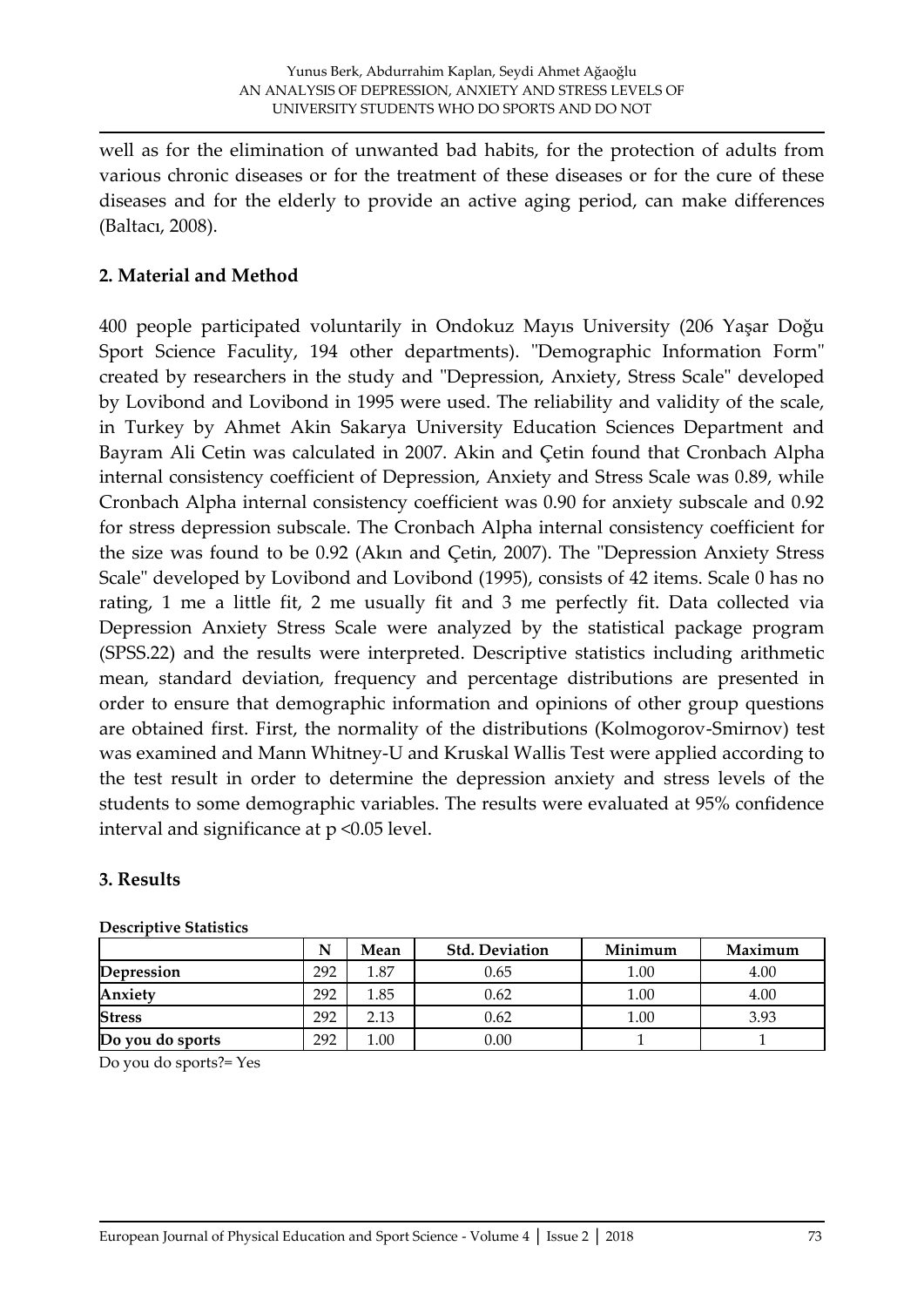#### **Descriptive Statistics**

|                  | N   | Mean | <b>Std. Deviation</b> | Minimum  | Maximum |
|------------------|-----|------|-----------------------|----------|---------|
| Depression       | 108 | 2.14 | 0.73                  | $1.00\,$ | 4.00    |
| Anxiety          | 108 | 2.05 | 0.64                  | $1.00\,$ | 4.00    |
| <b>Stress</b>    | 108 | 2.27 | 0.62                  | 1.07     | 4.00    |
| Do you do sports | 108 | 2.00 | 0.00                  |          |         |

Do you do sports?= No

| <b>Table 1:</b> Comparison of depression levels of university students who do sports or not |
|---------------------------------------------------------------------------------------------|
|---------------------------------------------------------------------------------------------|

|            | Do you do sports? | N   | Mean | S.D  |           |       |
|------------|-------------------|-----|------|------|-----------|-------|
| Depression | <b>Yes</b>        | 292 | 1.87 | 0.65 |           | 0.001 |
|            | No                | 108 | 2.14 | 0.73 | 12344.000 |       |
|            | Total             | 400 |      |      |           |       |

There was a significant difference between the groups in the depression subscale according to whether the students who participated in the study did sports or not. According to the obtained results, depression levels of students who do not play sports are significantly higher than those who play sports.

|         | Do you do sports? |     | Mean | S.D. |           |       |
|---------|-------------------|-----|------|------|-----------|-------|
| Anxiety | <b>Yes</b>        | 292 | 1.85 | 0.62 |           | 0.004 |
|         | No                | 108 | 2.05 | 0.64 | 12808.000 |       |
|         | Total             | 400 |      |      |           |       |

**Table 2:** Comparison of anxiety levels of university students who do sports or not

Significant differences were found between the groups in the anxiety subscale according to whether the students participating in the study did sports or not. According to the results obtained, the anxiety levels of the students who do not play sports are significantly higher than the students who play sports.

|               | Do you do sports? | N   | Mean       | S.D. |           | Ð     |
|---------------|-------------------|-----|------------|------|-----------|-------|
| <b>Stress</b> | Yes               | 292 | 2.13       | 0.62 |           | 0.068 |
|               | No                | 108 | C C<br>∠.∠ | 0.62 | 13820.500 |       |
|               | Total             | 400 |            |      |           |       |

**Table 3:** Comparison of stress levels of university students who do sports or not

There was no significant difference between the groups in the stress sub-dimension according to whether the students participating in the study did sports or not.

### **4. Discussion and Conclusion**

In recent years, many studies have been carried out in different areas related to depression, anxiety and stress, and psychological support and drug treatment etc. have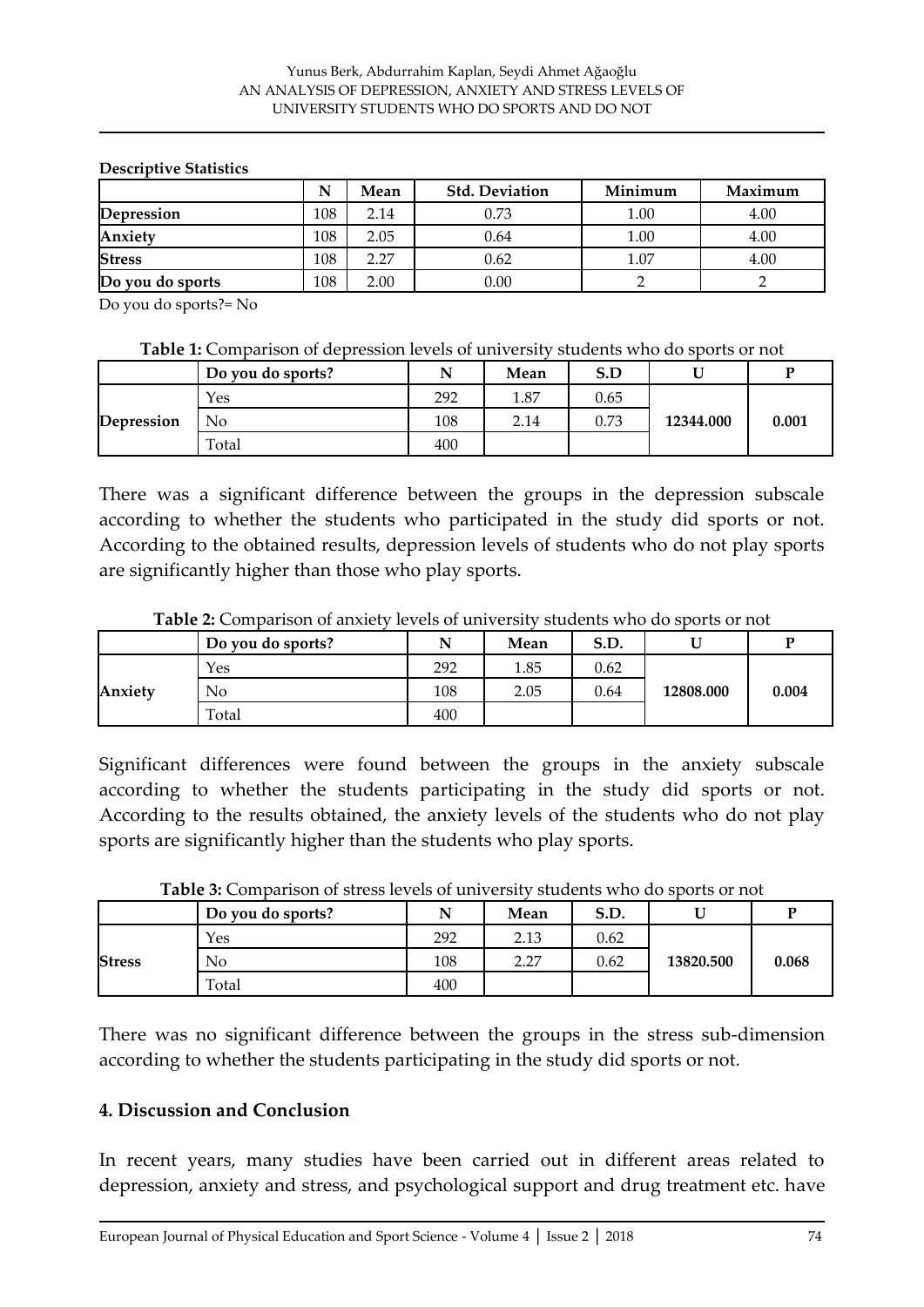been carried out treatment methods have emerged. It is important that there are ways in which these psychological disorders can be remedied, but more important than this is the removal of the factors leading to such psychological problems. If the occurrence of the problem is prevented, we will not have any problems and we will not have a need to find a solution. Sports, which has an important role in preventing physical problems and injuries (Yılmaz et al., 2016), can be a way to prevent the formation of psychological problems. Our work is important in terms of not psychologically improving or deteriorating the individual. As a result, it was found that depression levels of the individuals who play sports are lower than those who do not play sports. In a study supporting our findings, Akandere and Serdengeçti (2003), found that there was a significant difference between the depression levels of university students who did and did not play sports, and depression levels were lower than those who did not play sports (Akandere and Serdengeçti, 2003). In another study, Stepteoe and colleagues have shown that sport has reduced the symptoms of depression after exclusion of age and gender effects in their research on high school students (Steptoe et al., 1997).

 Findings of our study revealed that the anxiety levels of sportsmen were lower than those who did not. In a study that supports findings we have found that regular exercise reduces cardiovascular events (infarction, hypertension), type 2 diabetes, colon and breast cancer, obesity, depression and anxiety, biliary diseases and osteoporotic fractures (Lippincott and Willkins, 2007). In a study that investigated the effect of physical activity on anxiety in terms of severity and duration, Richard et al. (2004) found no difference in anxiety level after exercise, but found differences in anxiety level after exercise for 30 minutes at 80% VO2max. Aerobic exercise has been shown to be more effective in reducing anxiety than anaerobic exercise (Richard et al., 2004). Lamorche et al. (2009) formed a step aerobics class with 51 female learners. 29 women did this exercise in front of the mirror, and 22 did this exercise without the mirror. After exercise, anxiety levels were found to decrease in both groups. However, there was no significant difference between the groups in these values (Lemorhe et al., 2004).

 When the results obtained from our study were examined, there was no significant difference in stress among university students who did and did not play sports. Contrary to the data we have obtained, lower levels of stress and depression were observed in the adolescents included in the intensive exercise program. It has been determined that the adolescents feel physically better after the exercise program (Ozer, 2001). The circumstances that occur when the data are collected due to the momentary effect of stress can be influenced by environment and time of day. Therefore, different data may have emerged in our study from the literature. In another study, Iwasaki et al. (2001) found that individuals prefer to participate in active leisure activities, thereby minimizing the effects of stress and depression (Iwasaki et al., 2001). As a result of our study, we can say that doing sports in the given light does not cause a significant difference in stress level that depresses the level of depression and anxiety. However, when the literature is searched, it has been seen that doing sports also decreases the stress level.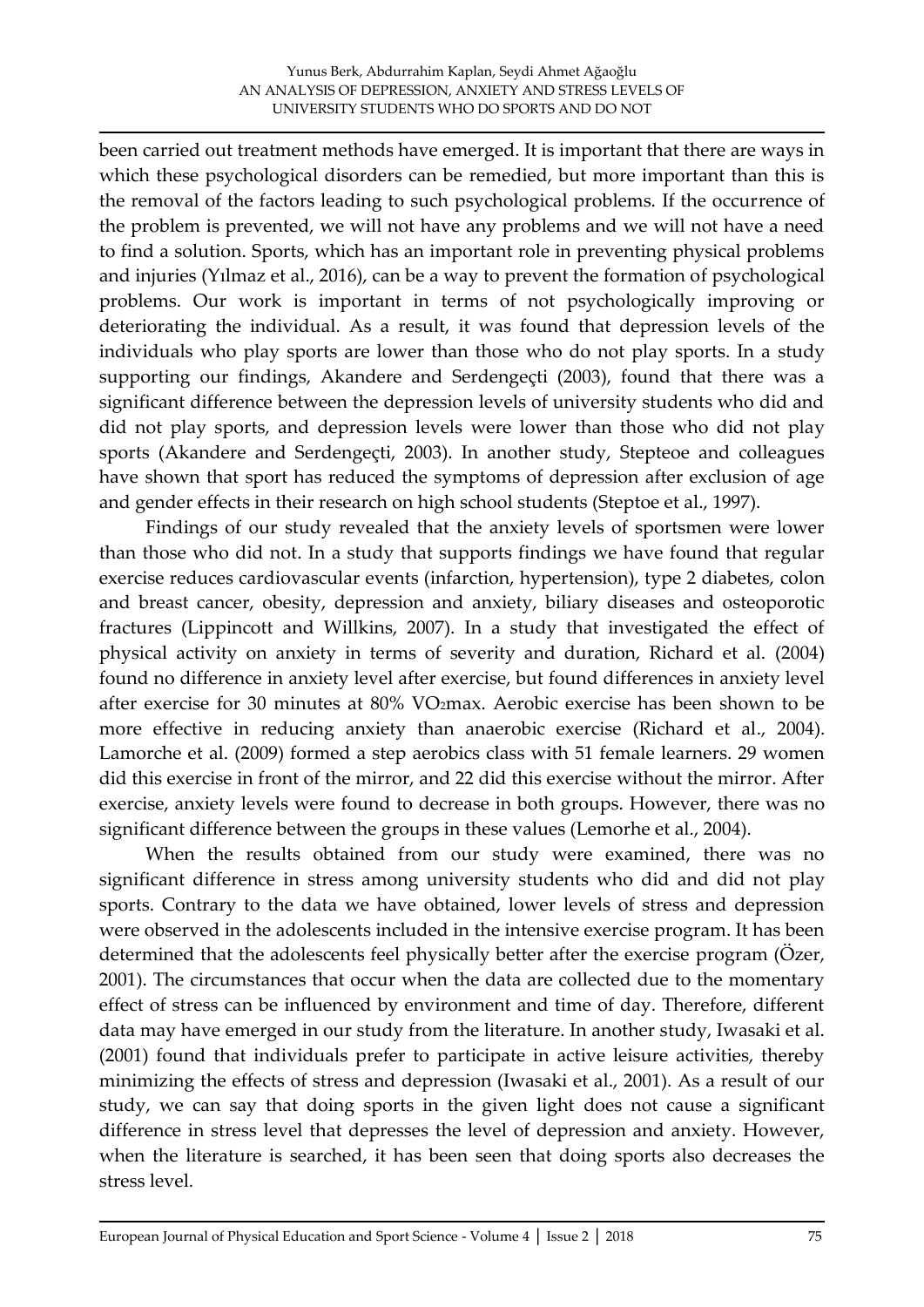It is an undeniable fact that physical activity contributes to the physiologically better condition of the individuals and to the more resistant to diseases. Studies conducted by Cohen and confirmed by many scientists showed that emotional quiescence, problem-free sleep and blood pressure reduction, as well as illnesses such as colds and flu are less common when a regular exercise program is run (Robert and Pasnau, 1985). Sports and physical activities; inversely proportional to the level of stress, anxiety, and depression; self-esteem, and self-perception (Berger and Owen, 1983).

 The psychological effect of sports, which is also the main objective of our work, is promising in the direction of the obtained data.

## **Acknowledgment**

A part of this study was presented as abstract notice at an international congress.

## **References**

- 1. Akandere M., Serdengeçti C., 2003. Investigation of Depression Levels of Nonathletic and Non-athletic Students, Journal of Sports and Medicine,1: 12–16.
- 2. Akın A., Çetin B., 2007. Depression, Anxiety, Stress Scale, Validity and Reliability Study. Educational Sciences in Theory and Practice, 7:1: 241-268.
- 3. Baltacı G., 2008. Children and Sports, Klasmat, Ankara.
- 4. Berger B. G., Owen D. R., 1983. Mood Alteration with Swimming-Summers Really Do "Feel Better". Psychosom Med. 45: 425-33.
- 5. Bostanci Ö., 2014. Trait anxiety levels of university students studying at sports departments. Educational Research and Reviews, *9*(20), 1021.
- 6. Erdoğan T., Ünsar A. S., Süt N., 2009. The Effects on Stressed Employees: A Research, Süleyman Demirel University, Journal of Faculty of Economics and Administrative Sciences, Isparta 14:2: 448.
- 7. Greenberg J. S., 1990; Lazarus Folkman, 1984. Coping With Stress A Practical Guide, W. C. Brown Publishers, Dubuque.
- 8. Güneş Z., 1998. Sports and Nutrition, Bağırgan Publisher, Ankara.
- 9. Işık E., Uzbay T., 2008. Current Basic and Clinical Psychopharmacology, Golden Media, Ankara.
- 10. Iwasaki Y., Zuzanek J., Mannell R. C., 2001. The Effects of Physically Active.
- 11. Lamorche L., Gammage L., 2009. The Effects of Mirrored Environments on Self-Presentational Efficacy and Social Anxiety in Women in Step Aerobics Class, Psychology of Sport and Exercise. 10: 67–71.
- 12. Lippincott W., Wilkins, 2007. ACSM's Health-Related Physical Fitness Assessment Manual, American College of Sports Medicine (ACSM), USA. 2:6.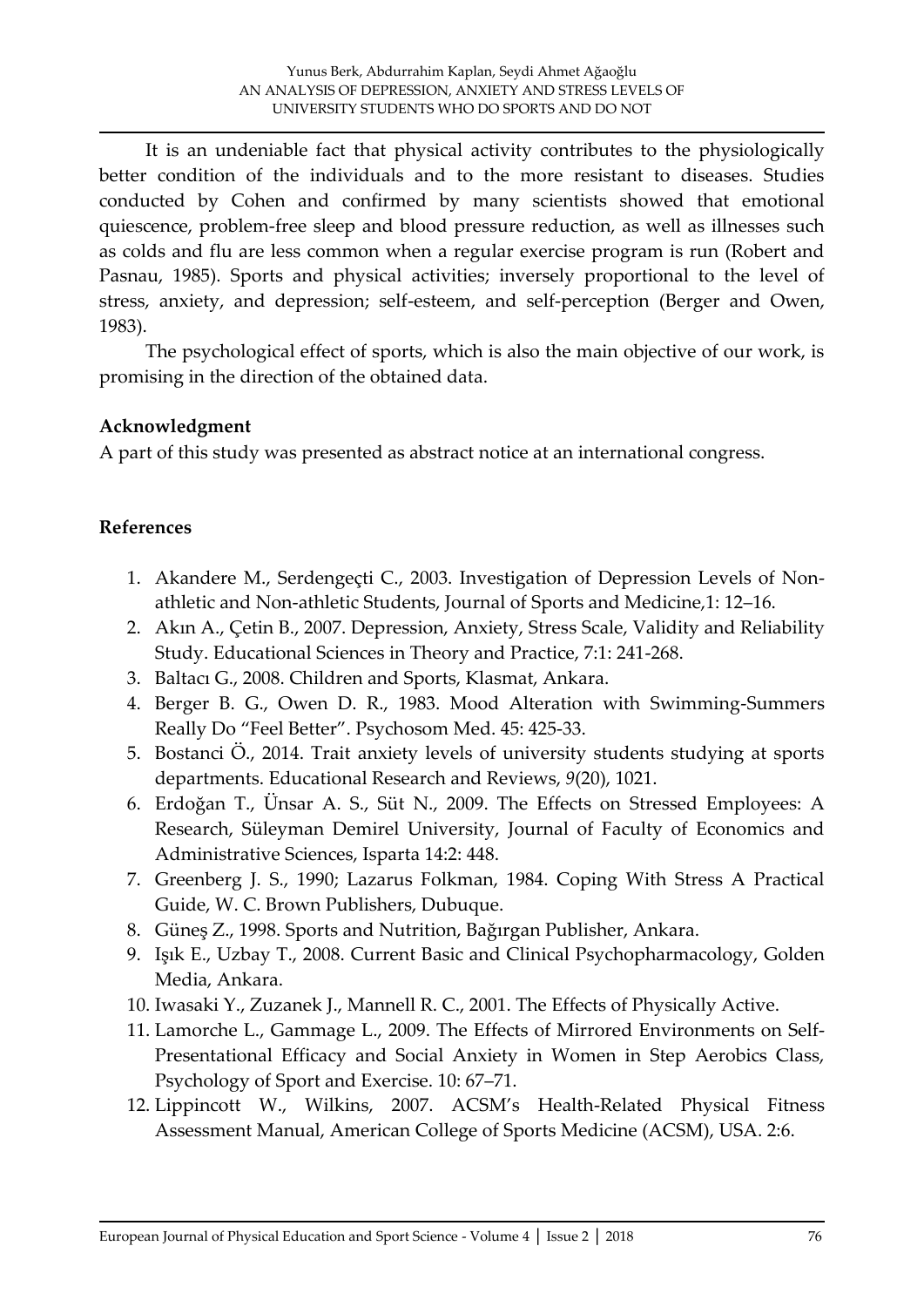- 13. Mayda M. Hakan, Bostancı Ö., Kabadayı M., Özdal M., Yılmaz Ak, 2017. The Examınatıon of the State Anxıety Level of Female Basketball Players. International Conference on Exercise, Sport Health.
- 14. Özer İ, 2001. The Relevance of Adolescents' Stress Experience Strategies for Coping with Self Image. Cukurova University Social Sciences Institute, Master Thesis, Ankara. 29.
- 15. Özer K., 2006. Physical Fitness, Nobel Publisher, Ankara.
- 16. Öztürk O. M., 1994. Mental Health and Disorders, Physicians Broadcasting Union, Ankara.
- 17. Regular physical activity plays an important role in the maintenance and improvement of health. [http://www.igdirsm.gov.tr/component/content/article/108ozelgunvehafta/1170](http://www.igdirsm.gov.tr/component/content/article/108ozelgunvehafta/1170-duzenlifizikselaktivite) [duzenlifizikselaktivite,](http://www.igdirsm.gov.tr/component/content/article/108ozelgunvehafta/1170-duzenlifizikselaktivite) 2009.
- 18. Richard H. C., Tom R. T., Pam S. H., Owen M. D., 2004. Effects of Acute 60 and 80% VO2max Bouts of Aerobic Exercise on State Anxiety of Women of Different Age Groups Across Time, Researc Quartery for Exercise and Sport. 75: 165–175.
- 19. Robert O., Pasnau M. D., 1985. Stres and Psychiatry, USA: Textbook of Psychiatry.
- 20. Steptoe A., Wardle J., Filler R., Holte A., Justo J., Sanderman R., 1997. Leisuretime Physical Exercise Prevalence Attitudinal Correlates and Behavioral Correlates among Young Europeans from 21 Countries, Prev Medicine. 26: 845- 854.
- 21. Şahin Z., 2002. Evaluation of Physical Activity Level in Adolescents. Science Expertise Thesis. Hacettepe University, Institute of Health Sciences.
- 22. Ünver Ş., Atan T., Çavuşoğlu G., Erim V., Yamak B., 2015. A Comparison of Levels of Quality Of Life, Depression and Loneliness among Athletes with Different Levels of Training. Education Research and Reviews. 10: 130-134.
- 23. Yılmaz, A. K., Kabadayı, M., Mayda, M. H., & Birinci, M. C. (2016). Examination of Isokinetic Strength Rates Of Knee Joınt (H/Q) In Football Players. Journal of Social Science Research, *10*, 2248-2253.
- 24. Zorba E., 2006. Body Structure Measuring Methods and Beating with Obesity, Morpa Culture Publications, İstanbul. 125.